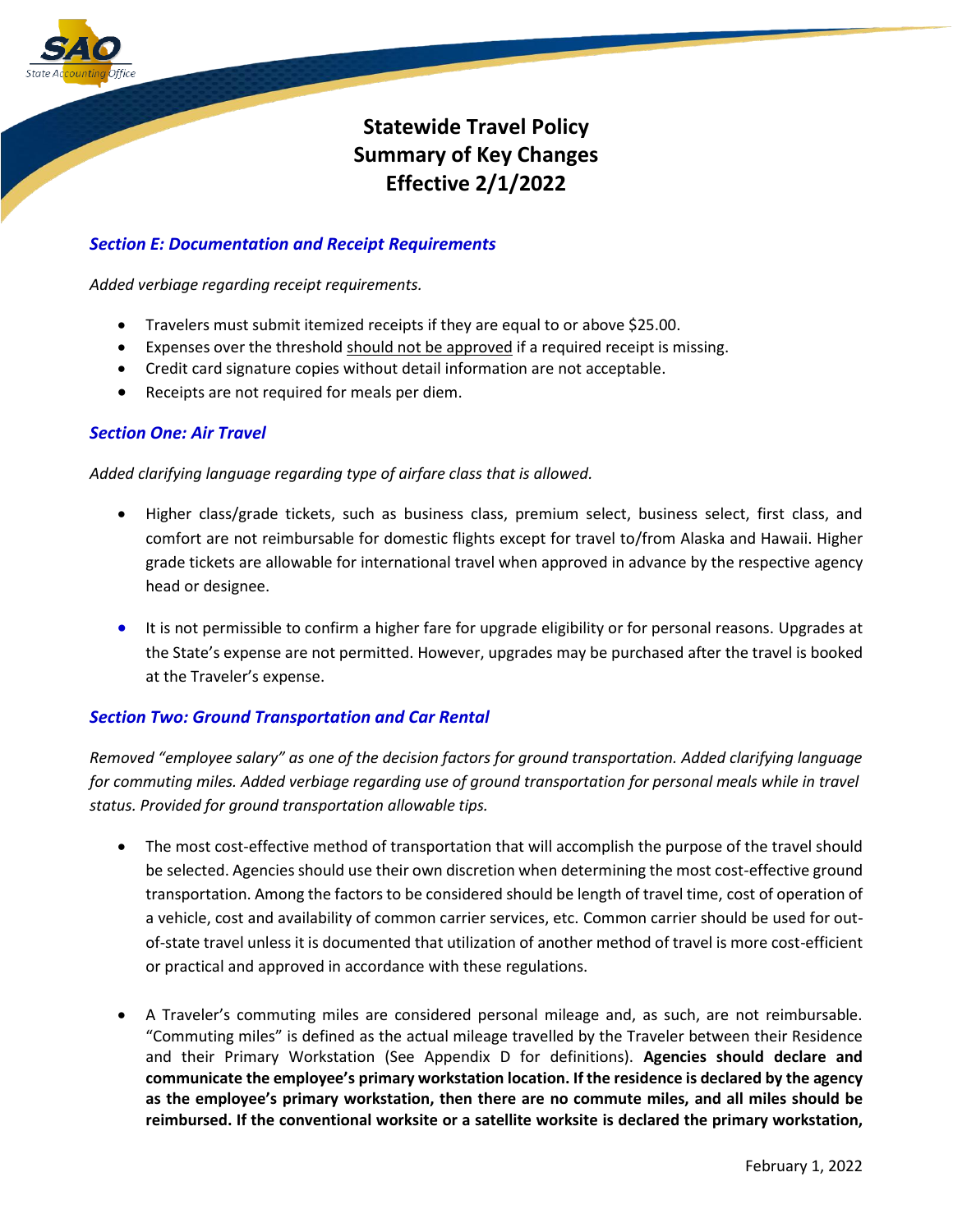**then the employee's commute miles should be deducted while in travel status.** If a Traveler's travel begins or ends at their primary workstation AND they are not attempting to claim their commuting miles between residence and workstation or vice versa, then commuting miles would not be deducted.

- While in travel status, and at the agency's discretion, Travelers may be reimbursed for reasonable (as defined by the agency) ground transportation costs (personal car mileage, rideshare, shuttle, taxi, etc.) to/from eating establishments when such establishments are: 1) not located in the lodging location, 2) are not fiscally prudent, or 3) within safe walking distance of the lodging and/or the business function. The Traveler may not request reimbursement for ground transportation costs for eating establishments distanced from lodging and/or business function based on personal choice. (e.g., traveling to St. Simon's Island when the lodging/business function is located on Jekyll Island.)
- The State will reimburse tips for shuttle, taxi, or ride share services, up to 20% of the total fare cost. Approvers should review these expenses prior to approving.

# *Section Three: Lodging*

*Adjusted the single-day parameters by removing the verbiage regarding "both their primary and work site." Added clarifying language regarding vacation rental marketplaces such as Airbnb, HomeAway and Vrbo.*

- Travelers on state business are allowed lodging expenses when their destination is located **more than 50 miles**from their residence AND they are away for **more than twelve (12) hours**. Written pre-approval must be obtained from the agency head, or their designee, when lodging is required *within* the 50-mile radius. The approval must be submitted with the Traveler's receipts and documented mileage when requesting reimbursement.
- Lodging rentals obtained through vacation rental marketplaces such as Airbnb, HomeAway and Vrbo are not considered commercial lodging facilities and should not be used while in travel status.

# *Section Four: Meals and Incidentals*

*Increased In State Meal Per Diem rates. Removed Georgia high-cost cities. Adjusted meal per diem rates for first and last days of travel.*

• Travelers traveling within the State of Georgia are eligible for up to \$50.00 of per diem to cover the cost of three (3) meals per day. Incidentals are not included in the daily per diem rate.

#### **Breakfast = \$13.00 Lunch = \$14.00 Dinner = \$23.00**

- The \$50.00 per diem rate applies to all cities in Georgia.
- Travelers traveling overnight In State must deduct *25%* of the total per diem rate on the first and last day of travel. Concur automatically calculates these rates for the Traveler.